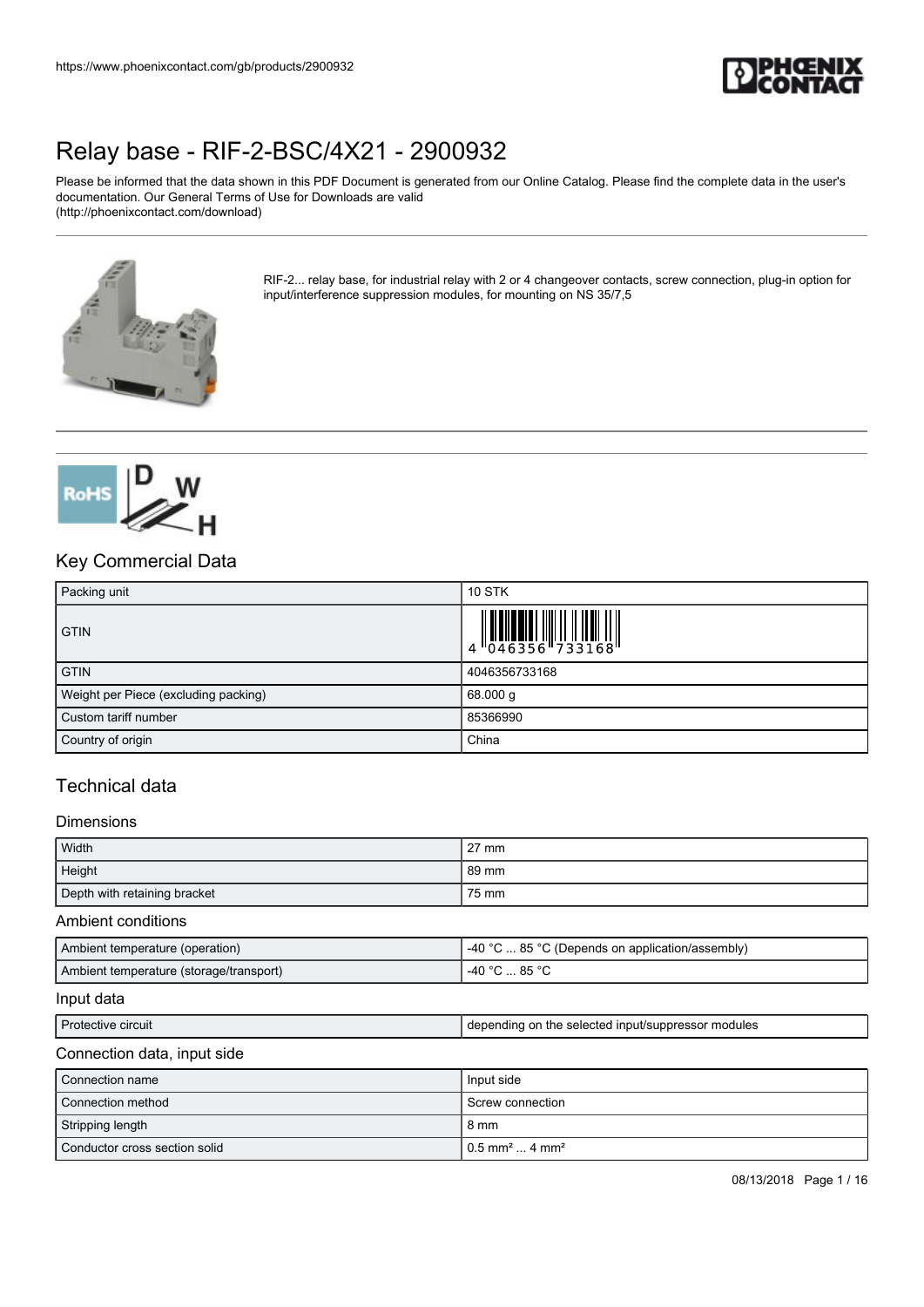

## Technical data

### Connection data, input side

| Conductor cross section flexible                                                                                         | $0.5$ mm <sup>2</sup> 4 mm <sup>2</sup>                                    |
|--------------------------------------------------------------------------------------------------------------------------|----------------------------------------------------------------------------|
|                                                                                                                          | 0.5 mm <sup>2</sup> 4 mm <sup>2</sup> (Ferrule with plastic sleeve)        |
| Conductor cross section flexible (2 conductors with same cross section) $\sqrt{0.5}$ mm <sup>2</sup> 2.5 mm <sup>2</sup> |                                                                            |
|                                                                                                                          | 0.5 mm <sup>2</sup> 1.5 mm <sup>2</sup> (TWIN ferrule with plastic sleeve) |
| Conductor cross section AWG                                                                                              | 20  10 (solid)                                                             |
|                                                                                                                          | 20  12 (flexible)                                                          |
| Torque                                                                                                                   | $0.5$ Nm $$ 0.6 Nm                                                         |

### Connection data, output side

| Connection name                                                         | Contact side                                                               |
|-------------------------------------------------------------------------|----------------------------------------------------------------------------|
| Connection method                                                       | Screw connection                                                           |
| Stripping length                                                        | 8 mm                                                                       |
| Conductor cross section solid                                           | $0.5$ mm <sup>2</sup> 4 mm <sup>2</sup>                                    |
| Conductor cross section flexible                                        | $0.5$ mm <sup>2</sup> 4 mm <sup>2</sup>                                    |
|                                                                         | 0.5 mm <sup>2</sup> 4 mm <sup>2</sup> (Ferrule with plastic sleeve)        |
| Conductor cross section flexible (2 conductors with same cross section) | $0.5$ mm <sup>2</sup> 2.5 mm <sup>2</sup>                                  |
|                                                                         | 0.5 mm <sup>2</sup> 1.5 mm <sup>2</sup> (TWIN ferrule with plastic sleeve) |
| Conductor cross section AWG                                             | 20  10 (solid)                                                             |
|                                                                         | 20  12 (flexible)                                                          |
| Torque                                                                  | $0.5$ Nm $\dots$ 0.6 Nm                                                    |

### **General**

| Nominal voltage U <sub>N</sub> | 250 V AC/DC                                        |
|--------------------------------|----------------------------------------------------|
| Nominal current I <sub>N</sub> | max. 12 A (Depends on application/assembly)        |
| l Protective circuit           | depending on the selected input/suppressor modules |
| Color                          | gray                                               |

### Standards and Regulations

| $\mathsf{IV}2$<br>Flammability rating according to UL 94 |
|----------------------------------------------------------|
|----------------------------------------------------------|

## Environmental Product Compliance

| l China RoHS | Environmentally Friendly Use Period = 50                                                               |
|--------------|--------------------------------------------------------------------------------------------------------|
|              | For details about hazardous substances go to tab "Downloads".<br>Category "Manufacturer's declaration" |

## **Classifications**

### eCl@ss

| eCl@ss 4.0 | 27371102 |
|------------|----------|
| eCl@ss 4.1 | 27371102 |
| eCl@ss 5.0 | 27371603 |
| eCl@ss 5.1 | 27371600 |
| eCl@ss 6.0 | 27371600 |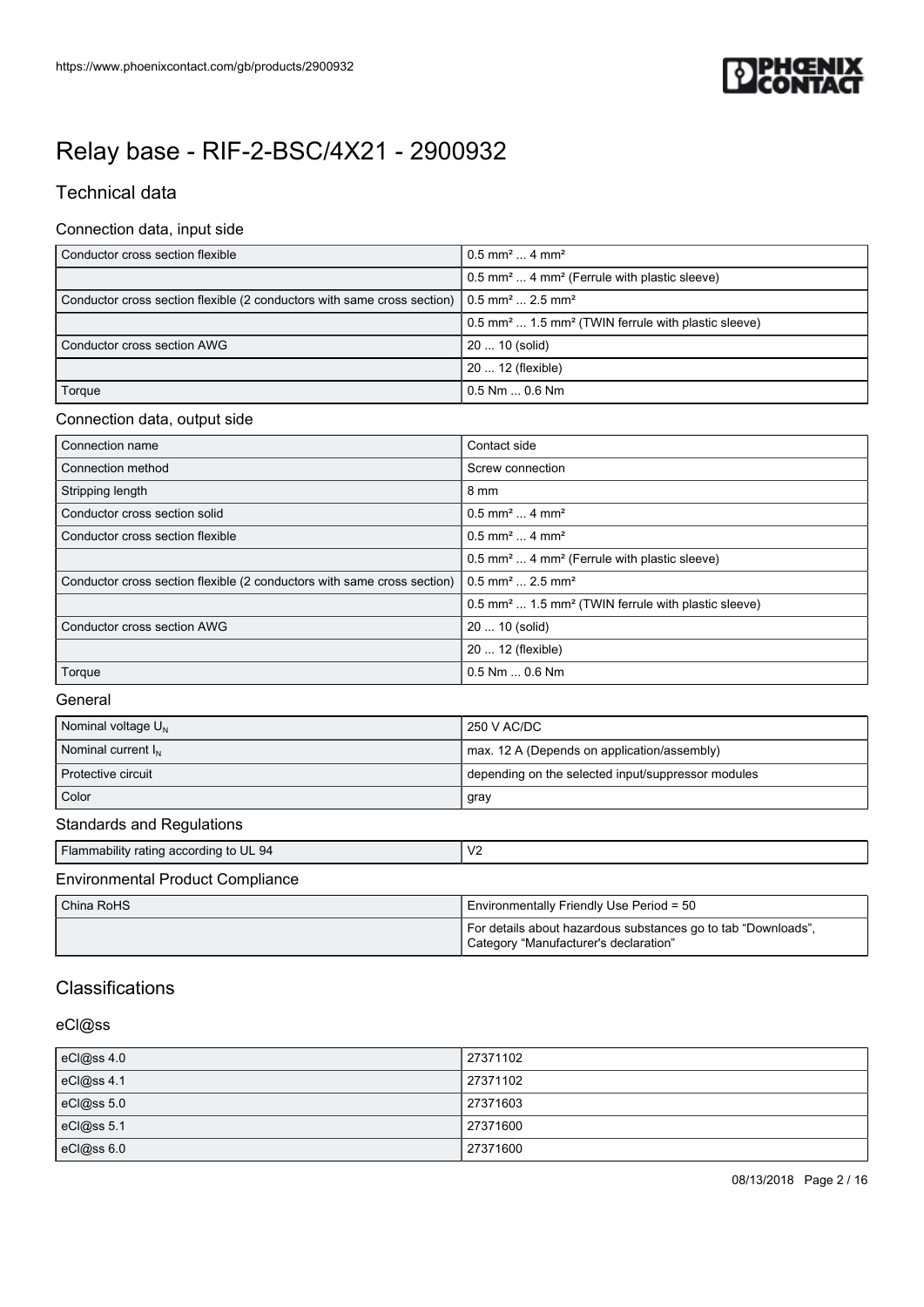

## **Classifications**

eCl@ss

| eCl@ss 7.0 | 27371603 |
|------------|----------|
| eCl@ss 8.0 | 27371603 |
| eCl@ss 9.0 | 27371603 |

### ETIM

| <b>ETIM 2.0</b> | EC001456 |
|-----------------|----------|
| <b>ETIM 3.0</b> | EC001456 |
| <b>ETIM 4.0</b> | EC001456 |
| <b>ETIM 5.0</b> | EC001456 |
| <b>ETIM 6.0</b> | EC001456 |

### UNSPSC

| UNSPSC 6.01          | 30211917 |
|----------------------|----------|
| <b>UNSPSC 7.0901</b> | 39121516 |
| UNSPSC 11            | 39121516 |
| UNSPSC 12.01         | 39121516 |
| UNSPSC 13.2          | 39122326 |

## Approvals

Approvals

### Approvals

DNV GL / CSA / UL Recognized / EAC

#### Ex Approvals

Approval details

| DNV GL        | http://exchange.dnv.com/tari/ |                                                                     | TAA000018V    |
|---------------|-------------------------------|---------------------------------------------------------------------|---------------|
| <b>CSA</b>    | <b>SP</b>                     | http://www.csagroup.org/services-industries/product-listing/        | 2607057       |
| UL Recognized | U                             | http://database.ul.com/cgi-bin/XYV/template/LISEXT/1FRAME/index.htm | FILE E 113228 |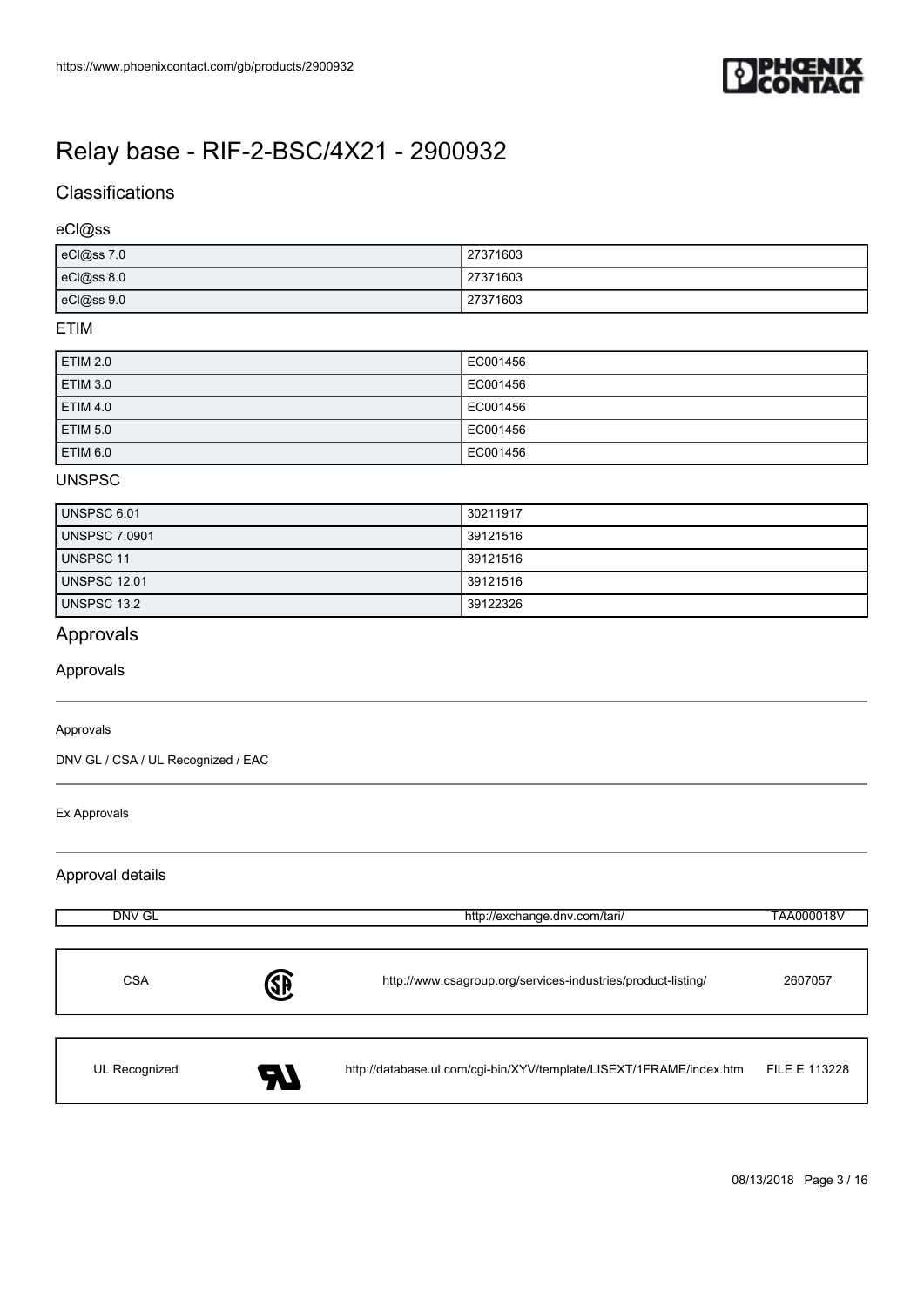

## Approvals

 RU C-EAC<sub>EAC</sub>ERE DE.A\*30.B.01082 Accessories Accessories End block [End clamp - CLIPFIX 35 - 3022218](https://www.phoenixcontact.com/gb/products/3022218) Quick mounting end clamp for NS 35/7,5 DIN rail or NS 35/15 DIN rail, with marking option, width: 9.5 mm, color: gray Insulating sleeve [Insulating sleeve - MPS-IH WH - 0201663](https://www.phoenixcontact.com/gb/products/0201663) Insulating sleeve, color: white [Insulating sleeve - MPS-IH RD - 0201676](https://www.phoenixcontact.com/gb/products/0201676) Insulating sleeve, color: red [Insulating sleeve - MPS-IH BU - 0201689](https://www.phoenixcontact.com/gb/products/0201689) Insulating sleeve, color: blue

08/13/2018 Page 4 / 16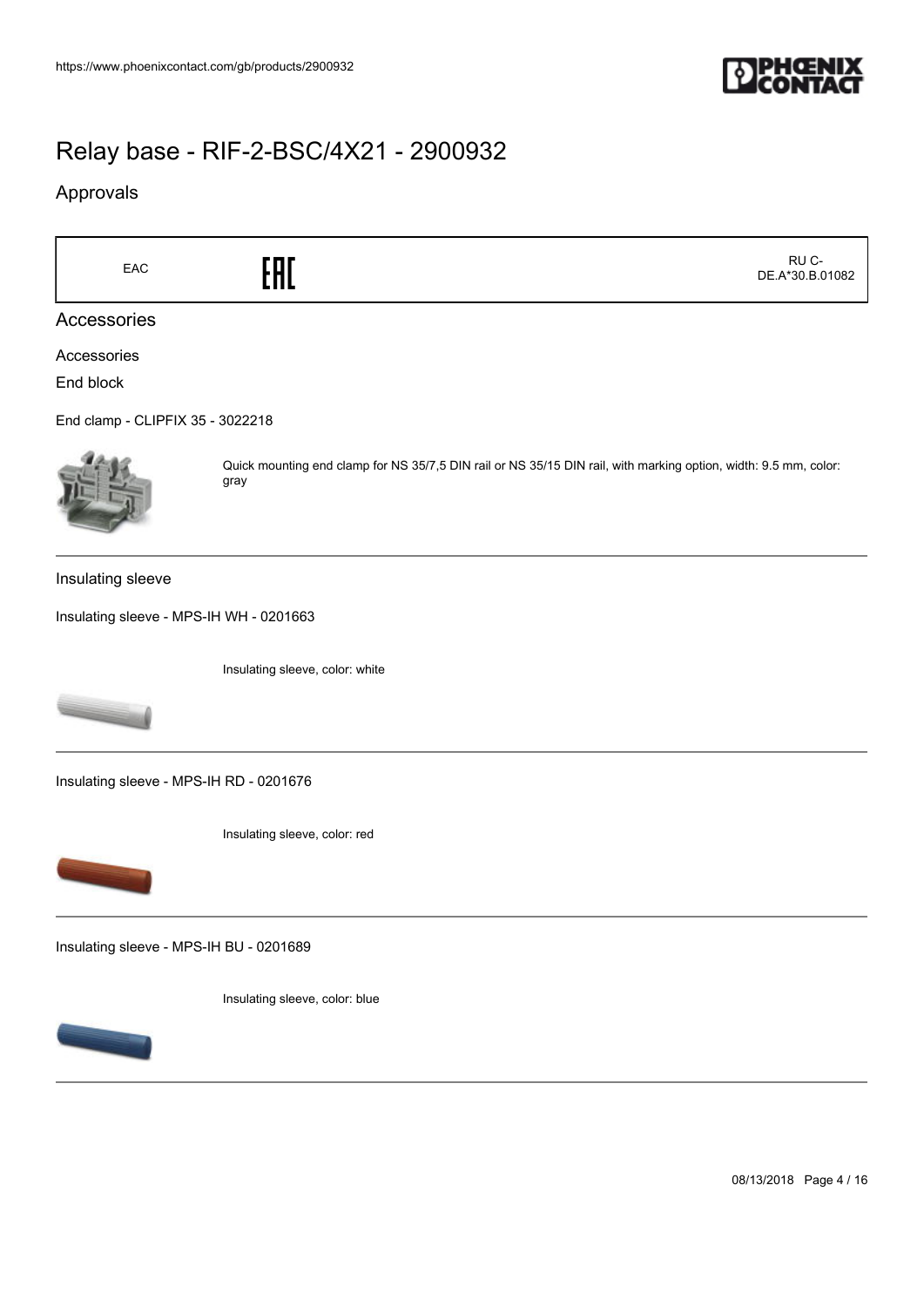

## Accessories

[Insulating sleeve - MPS-IH YE - 0201692](https://www.phoenixcontact.com/gb/products/0201692)

Insulating sleeve, color: yellow



[Insulating sleeve - MPS-IH GN - 0201702](https://www.phoenixcontact.com/gb/products/0201702)

Insulating sleeve, color: green



[Insulating sleeve - MPS-IH GY - 0201728](https://www.phoenixcontact.com/gb/products/0201728)

Insulating sleeve, color: gray



[Insulating sleeve - MPS-IH BK - 0201731](https://www.phoenixcontact.com/gb/products/0201731)



Insulating sleeve, color: black

Jumper

[Plug-in bridge - FBS 2-6 - 3030336](https://www.phoenixcontact.com/gb/products/3030336)



Plug-in bridge, pitch: 6.2 mm, width: 10.7 mm, number of positions: 2, color: red

08/13/2018 Page 5 / 16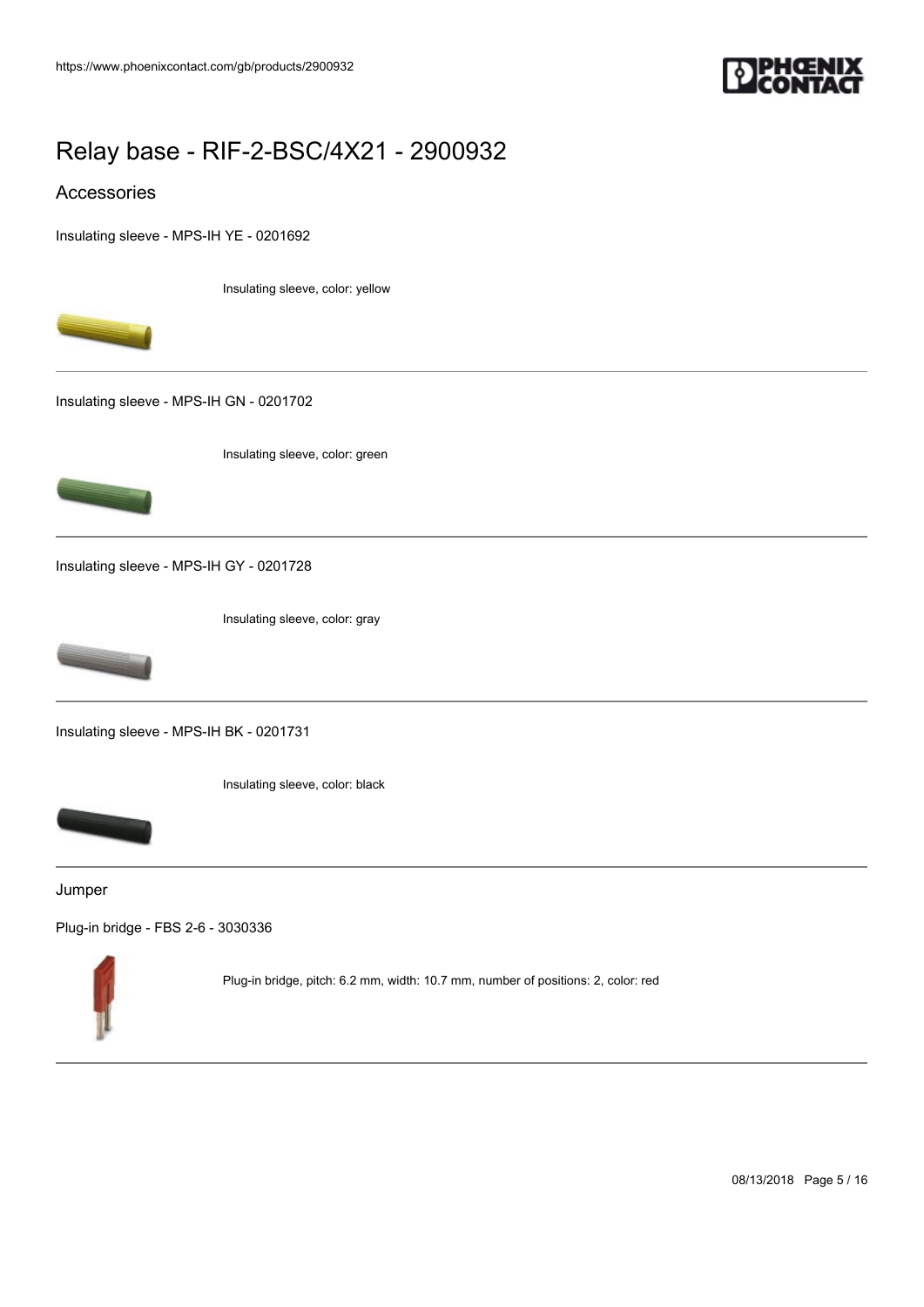

## Accessories

[Plug-in bridge - FBS 2-6 BU - 3036932](https://www.phoenixcontact.com/gb/products/3036932)



Plug-in bridge, pitch: 6.2 mm, width: 10.7 mm, number of positions: 2, color: blue

[Plug-in bridge - FBS 2-6 GY - 3032237](https://www.phoenixcontact.com/gb/products/3032237)



Plug-in bridge, pitch: 6.2 mm, width: 10.7 mm, number of positions: 2, color: gray

Marker carriers

[Marker carriers - STP 5-2 - 0800967](https://www.phoenixcontact.com/gb/products/0800967)



Double marker carrier, snaps onto the double-level spring-cage terminal block STTB 2,5, STTB 4, PTTB 2,5, PTTB 4 can be marked with UC-TM 5, ZB 5 or UC-TMF 5, ZBF 5

Plug-in module

[Plug-in module - RIF-LDP-12-24 DC - 2900939](https://www.phoenixcontact.com/gb/products/2900939)



Plug-in module, for mounting on RIF-1, RIF-2, RIF-3, and RIF-4, with freewheeling diode and yellow LED, polarity: A1+, A2-, input voltage: 12 ... 24 V DC ±20 %

[Plug-in module - RIF-LDP-48-60 DC - 2900940](https://www.phoenixcontact.com/gb/products/2900940)



Plug-in module, for mounting on RIF-1, RIF-2, RIF-3, and RIF-4, with freewheeling diode and yellow LED, polarity: A1+, A2-, input voltage: 48 ... 60 V DC ±20 %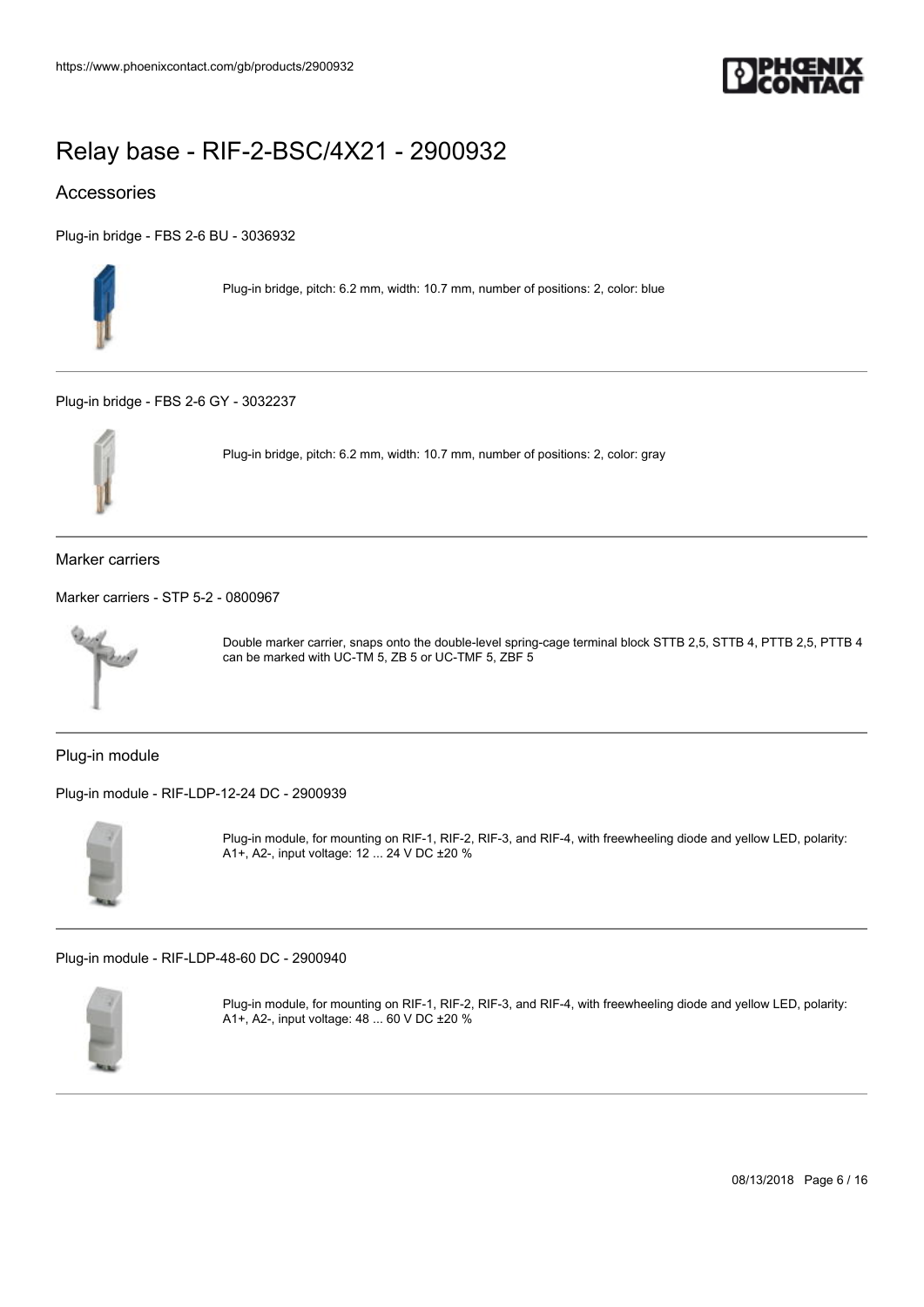

## Accessories

[Plug-in module - RIF-LDP-110 DC - 2900941](https://www.phoenixcontact.com/gb/products/2900941)



Plug-in module, for mounting on RIF-1, RIF-2, RIF-3, and RIF-4, with freewheeling diode and yellow LED, polarity: A1+, A2-, input voltage: 110 V DC ±20 %

[Plug-in module - RIF-LV-12-24 UC - 2900942](https://www.phoenixcontact.com/gb/products/2900942)



Plug-in module, for mounting on RIF-1, RIF-2, RIF-3, and RIF-4, with varistor and yellow LED, input voltage: 12 ... 24 V AC/DC ±20 %

[Plug-in module - RIF-LV-48-60 UC - 2900943](https://www.phoenixcontact.com/gb/products/2900943)



Plug-in module, for mounting on RIF-1, RIF-2, RIF-3, and RIF-4, with varistor and yellow LED, input voltage: 48 ... 60 V AC/DC ±20 %

[Plug-in module - RIF-LV-120-230 AC/110 DC - 2900944](https://www.phoenixcontact.com/gb/products/2900944)



Plug-in module, for mounting on RIF-1, RIF-2, RIF-3, and RIF-4, with varistor and yellow LED, input voltage: 120 ... 230 V AC/110 V DC ±20 %

[Plug-in module - RIF-V-12-24 UC - 2900945](https://www.phoenixcontact.com/gb/products/2900945)



Plug-in module, for mounting on RIF-1, RIF-2, RIF-3, and RIF-4, with varistor, input voltage: 12 ... 24 V AC/DC ±20 %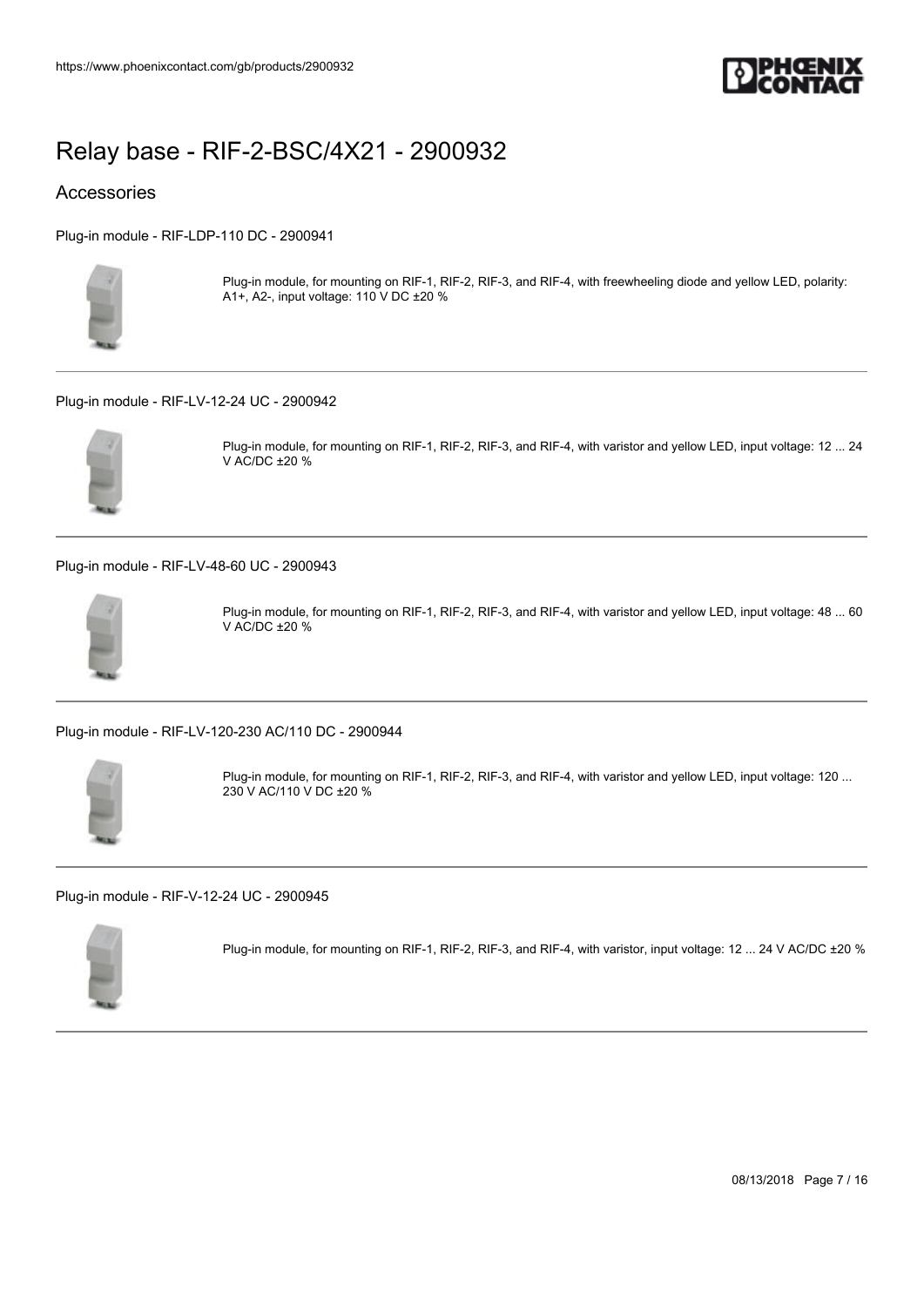

## Accessories

[Plug-in module - RIF-V-48-60 UC - 2900947](https://www.phoenixcontact.com/gb/products/2900947)



Plug-in module, for mounting on RIF-1, RIF-2, RIF-3, and RIF-4, with varistor, input voltage: 48 ... 60 V AC/DC ±20 %

[Plug-in module - RIF-V-120-230 UC - 2900948](https://www.phoenixcontact.com/gb/products/2900948)



Plug-in module, for mounting on RIF-1, RIF-2, RIF-3, and RIF-4, with varistor, input voltage: 120 ... 230 V AC/DC ±20 %

[Plug-in module - RIF-RC-12-24 UC - 2900949](https://www.phoenixcontact.com/gb/products/2900949)



Plug-in module, for mounting on RIF-1, RIF-2, RIF-3, and RIF-4, with RC element, input voltage: 12 ... 24 V AC/DC ±20 %

[Plug-in module - RIF-RC-48-60 UC - 2900950](https://www.phoenixcontact.com/gb/products/2900950)



Plug-in module, for mounting on RIF-1, RIF-2, RIF-3, and RIF-4, with RC element, input voltage: 48 ... 60 V AC/DC ±20 %

[Plug-in module - RIF-RC-120-230 UC - 2900951](https://www.phoenixcontact.com/gb/products/2900951)



Plug-in module, for mounting on RIF-1, RIF-2, RIF-3, and RIF-4, with RC element, input voltage: 120 ... 230 V AC/DC ±20 %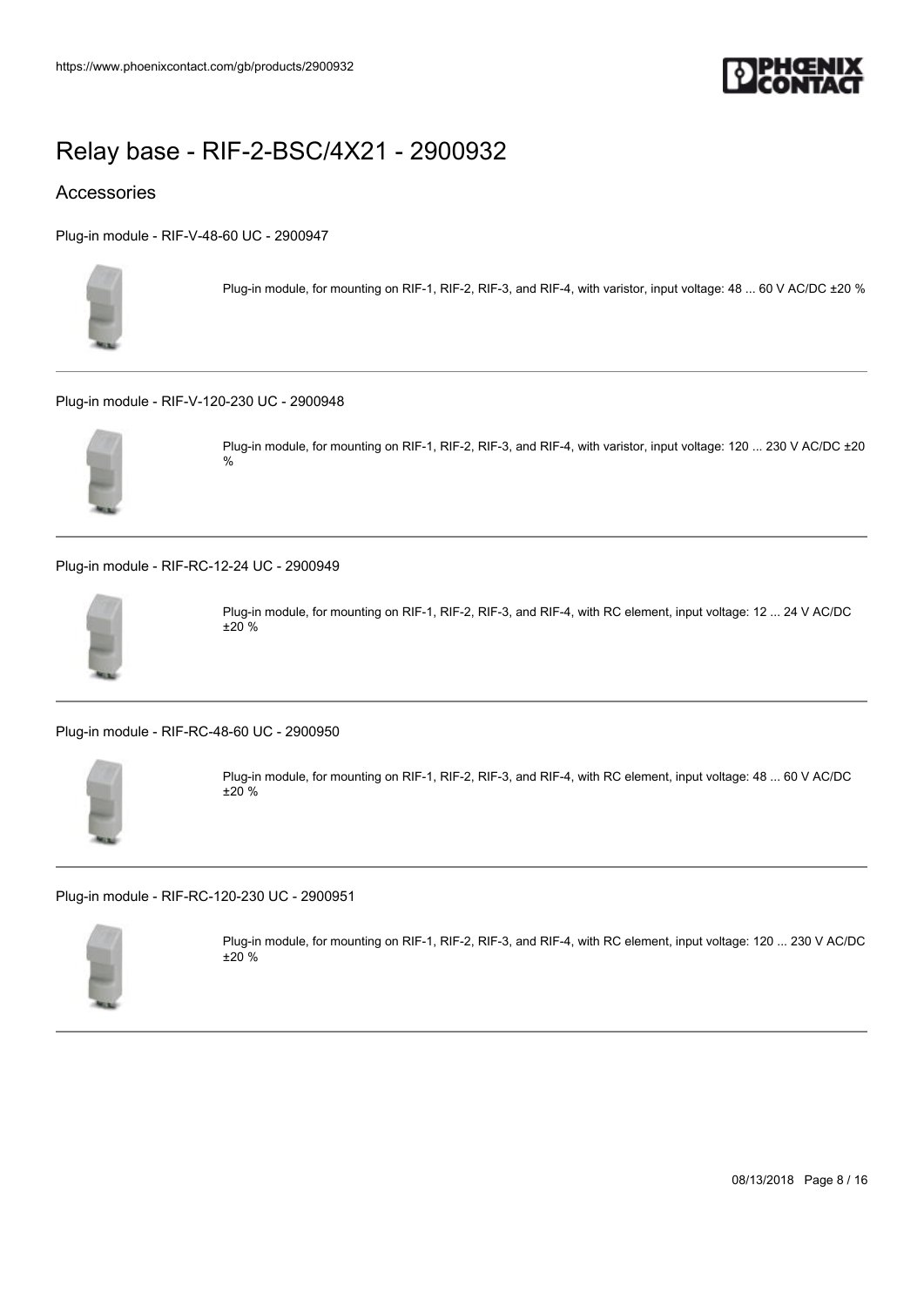

## Accessories

[Timer module - RIF-T3-24UC - 2902647](https://www.phoenixcontact.com/gb/products/2902647)



Plug-in module for extending a relay module to create a timer relay, 3 time functions, 4 time ranges, for mounting on RIF-1, RIF-2, RIF-3, and RIF-4, input voltage: 12 ... 24 V DC

### Retaining bracket

[Retaining bracket - RIF-RH-2 - 2900954](https://www.phoenixcontact.com/gb/products/2900954)



Relay retaining bracket, with ejector function and holder for marking material, suitable for RIF-2 relay base, for industrial relay

[Relay retaining bracket - RIF-RHM-2 - 2905984](https://www.phoenixcontact.com/gb/products/2905984)



Relay retaining bracket, wire model, suitable for RIF-2 relay base

Single relay

[Single relay - REL-IR2/LDP- 12DC/2X21 - 2903659](https://www.phoenixcontact.com/gb/products/2903659)



Plug-in industrial relay with power contacts, 2 PDTs, test key, status LED, freewheeling diode, mechanical switch position indicator, polarity: A1+, A2-, input voltage 12 V DC

[Single relay - REL-IR2/LDP- 24DC/2X21 - 2903660](https://www.phoenixcontact.com/gb/products/2903660)



Plug-in industrial relay with power contacts, 2 PDTs, test key, status LED, freewheeling diode, mechanical switch position indicator, polarity: A1+, A2-, input voltage: 24 V DC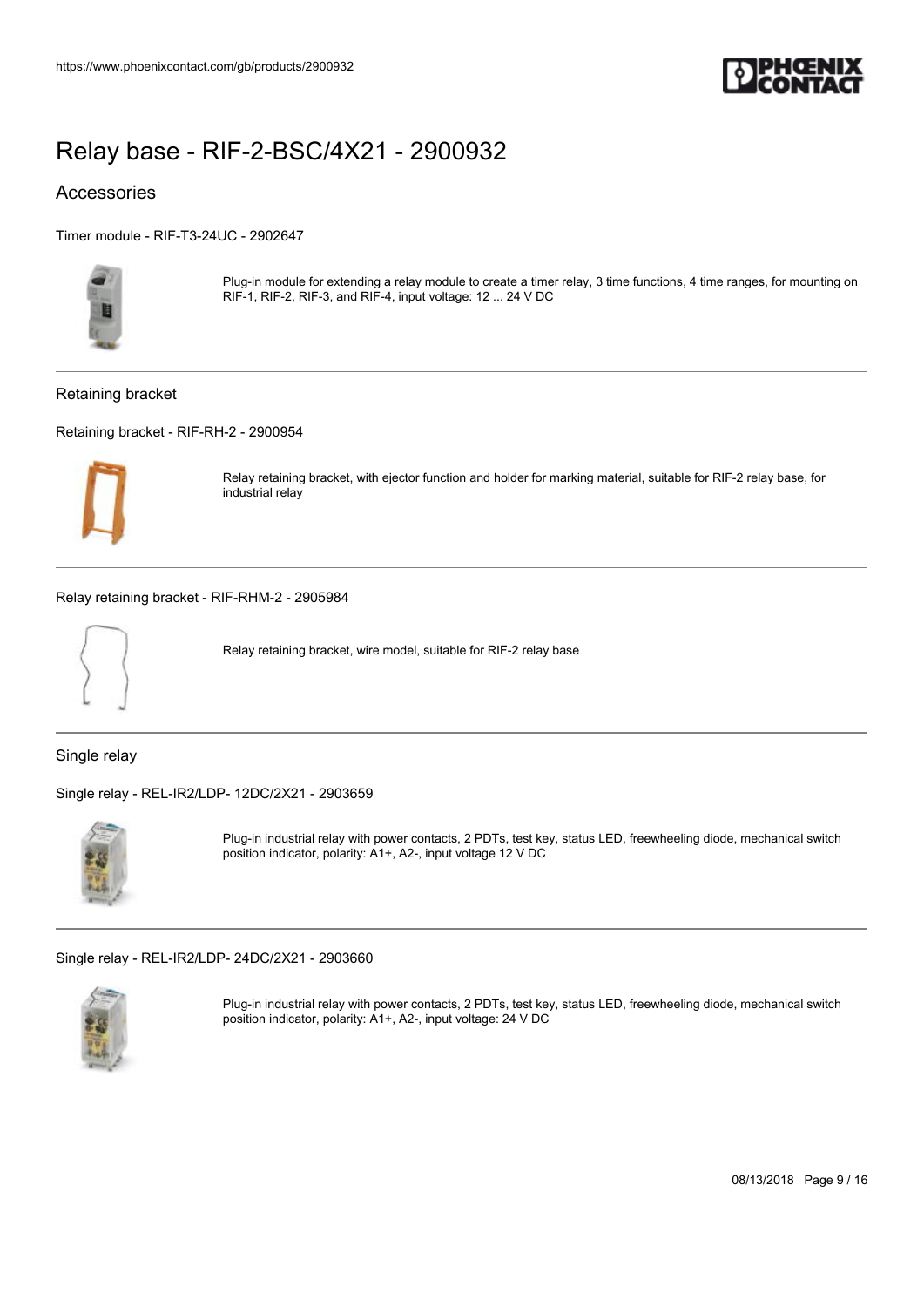

## Accessories

[Single relay - REL-IR2/LDP- 48DC/2X21 - 2903661](https://www.phoenixcontact.com/gb/products/2903661)



Plug-in industrial relay with power contacts, 2 PDTs, test key, status LED, freewheeling diode, mechanical switch position indicator, polarity: A1+, A2-, input voltage: 48 V DC

### [Single relay - REL-IR2/LDP- 60DC/2X21 - 2903662](https://www.phoenixcontact.com/gb/products/2903662)



Plug-in industrial relay with power contacts, 2 PDTs, test key, status LED, freewheeling diode, mechanical switch position indicator, polarity: A1+, A2-, input voltage: 60 V DC

[Single relay - REL-IR2/LDP-110DC/2X21 - 2903663](https://www.phoenixcontact.com/gb/products/2903663)



Plug-in industrial relay with power contacts, 2 PDTs, test key, status LED, freewheeling diode, mechanical switch position indicator, polarity: A1+, A2-, input voltage: 110 V DC

[Single relay - REL-IR2/L- 24AC/2X21 - 2903666](https://www.phoenixcontact.com/gb/products/2903666)



Plug-in industrial relay with power contacts, 2 PDTs, test key, status LED, mechanical switch position indicator, input voltage: 24 V AC

[Single relay - REL-IR2/L-120AC/2X21 - 2903667](https://www.phoenixcontact.com/gb/products/2903667)



Plug-in industrial relay with power contacts, 2 PDTs, test key, status LED, mechanical switch position indicator, input voltage: 120 V AC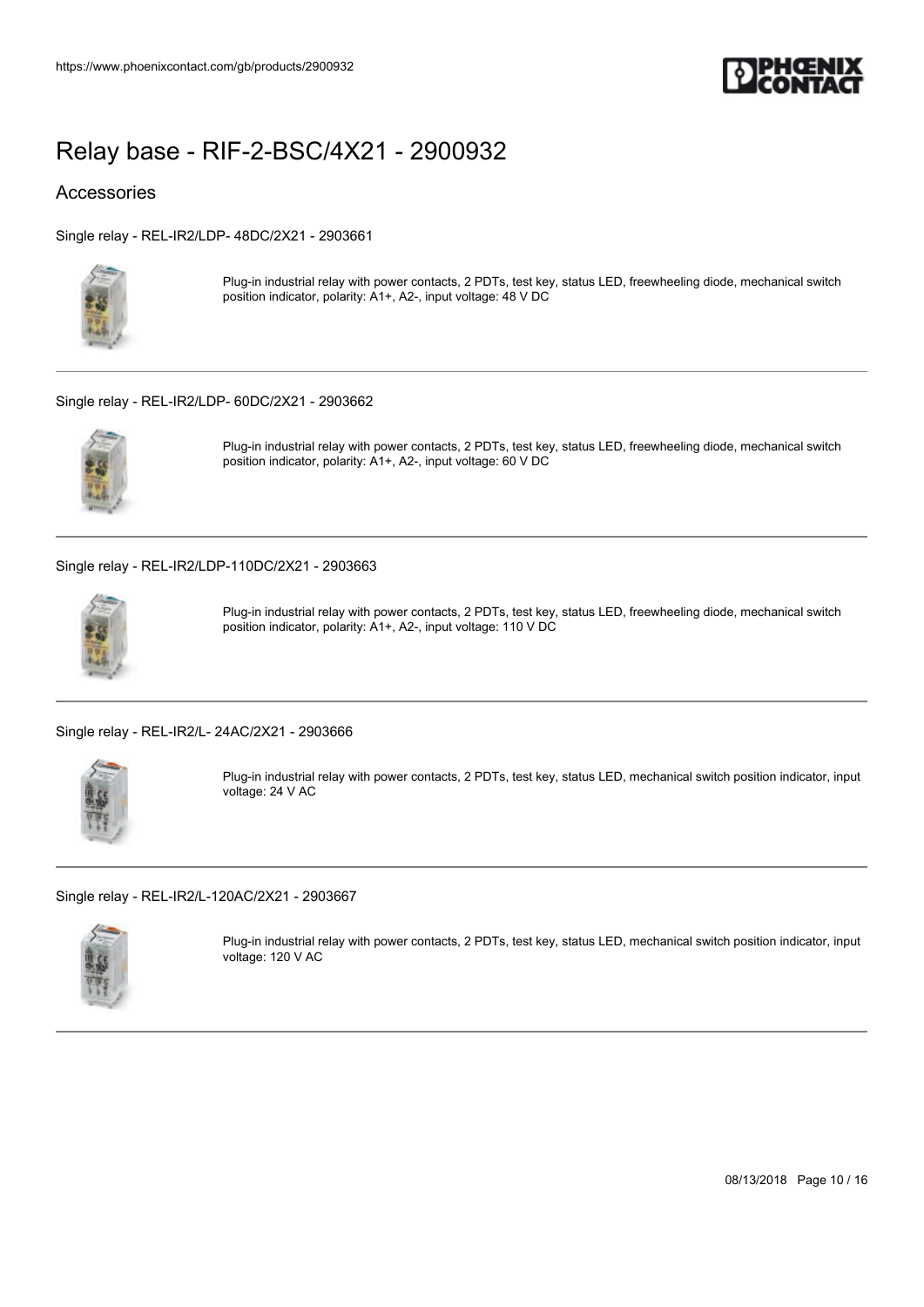

### Accessories

[Single relay - REL-IR2/L-230AC/2X21 - 2903668](https://www.phoenixcontact.com/gb/products/2903668)



Plug-in industrial relay with power contacts, 2 PDTs, test key, status LED, mechanical switch position indicator, input voltage: 230 V AC

### [Single relay - REL-IR4/LDP- 12DC/4X21 - 2903676](https://www.phoenixcontact.com/gb/products/2903676)



Plug-in industrial relay with power contacts and additional hard gold plating, 4 PDTs, test key, status LED, freewheeling diode, mechanical switch position indicator, polarity: A1+, A2-, coil voltage: 12 V DC

[Single relay - REL-IR4/LDP- 24DC/4X21 - 2903677](https://www.phoenixcontact.com/gb/products/2903677)



Plug-in industrial relay with power contacts, 4 PDTs, test key, status LED, freewheeling diode, mechanical switch position indicator, polarity: A1+, A2–, input voltage: 24 V DC

[Single relay - REL-IR4/LDP- 48DC/4X21 - 2903678](https://www.phoenixcontact.com/gb/products/2903678)



Plug-in industrial relay with power contacts, 4 PDTs, test key, status LED, freewheeling diode, mechanical switch position indicator, polarity: A1+, A2-, coil voltage: 48 V DC

[Single relay - REL-IR4/LDP- 60DC/4X21 - 2903679](https://www.phoenixcontact.com/gb/products/2903679)



Plug-in industrial relay with power contacts, 4 PDTs, test key, status LED, freewheeling diode, mechanical switch position indicator, polarity: A1+, A2–, coil voltage: 60 V DC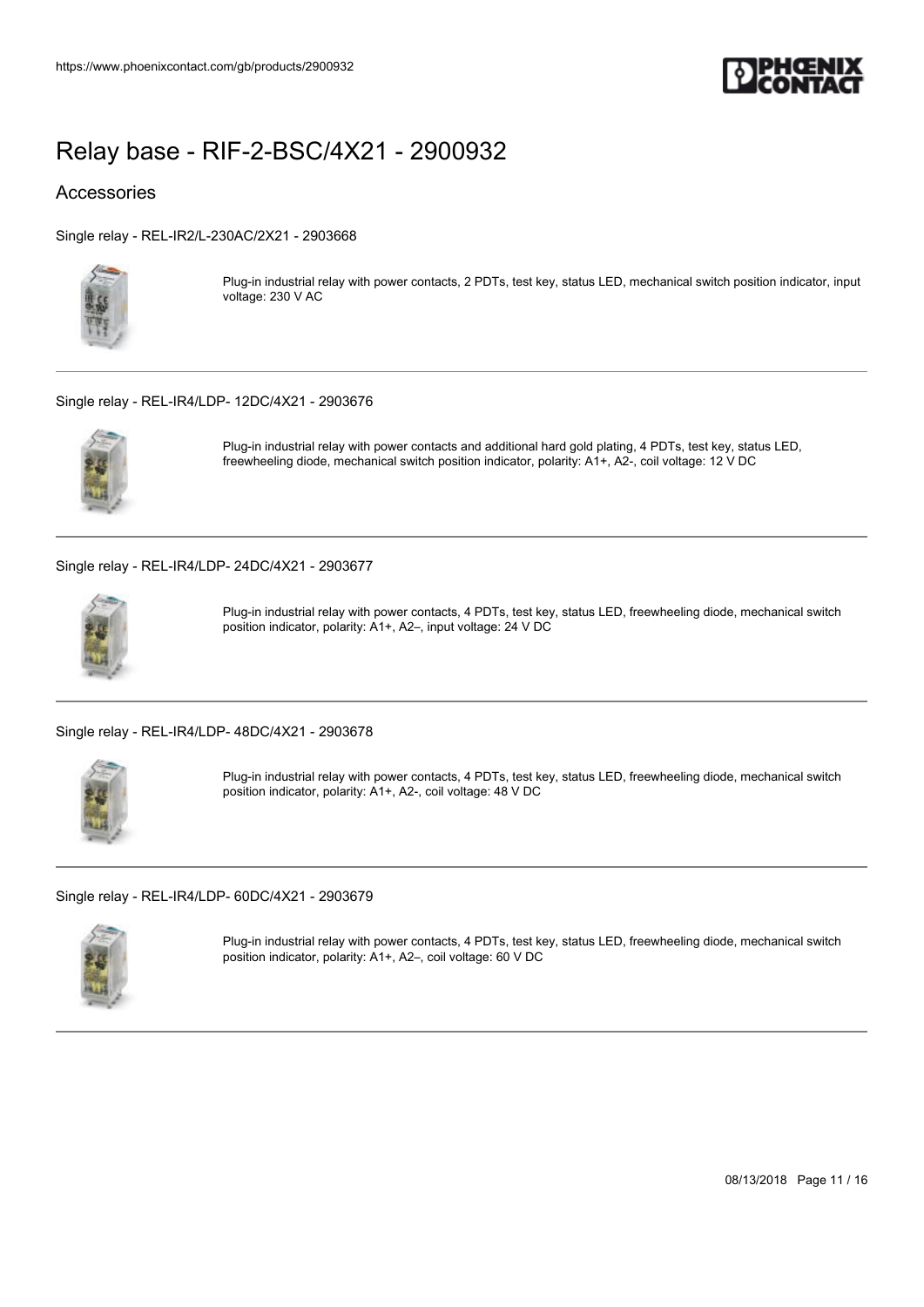

### Accessories

[Single relay - REL-IR4/LDP-110DC/4X21 - 2903680](https://www.phoenixcontact.com/gb/products/2903680)



Plug-in industrial relay with power contacts, 4 PDTs, test key, status LED, freewheeling diode, mechanical switch position indicator, polarity: A1+, A2–, coil voltage: 110 V DC

[Single relay - REL-IR4/L- 24AC/4X21 - 2903686](https://www.phoenixcontact.com/gb/products/2903686)



Plug-in industrial relay with power contacts, 4 PDTs, test key, status LED, mechanical switch position indicator, coil voltage: 24 V AC

[Single relay - REL-IR4/L-120AC/4X21 - 2903687](https://www.phoenixcontact.com/gb/products/2903687)



Plug-in industrial relay with power contacts, 4 PDTs, test key, status LED, mechanical switch position indicator, coil voltage: 120 V AC

[Single relay - REL-IR4/L-230AC/4X21 - 2903688](https://www.phoenixcontact.com/gb/products/2903688)



Plug-in industrial relay with power contacts, 4 PDTs, test key, status LED, mechanical switch position indicator, input voltage: 230 V AC

[Single relay - REL-IR4/LDP- 12DC/4X21AU - 2903669](https://www.phoenixcontact.com/gb/products/2903669)



Plug-in industrial relay with power contacts and additional hard gold plating, 4 PDTs, test key, status LED, freewheeling diode, mechanical switch position indicator, polarity: A1+, A2-, coil voltage: 12 V DC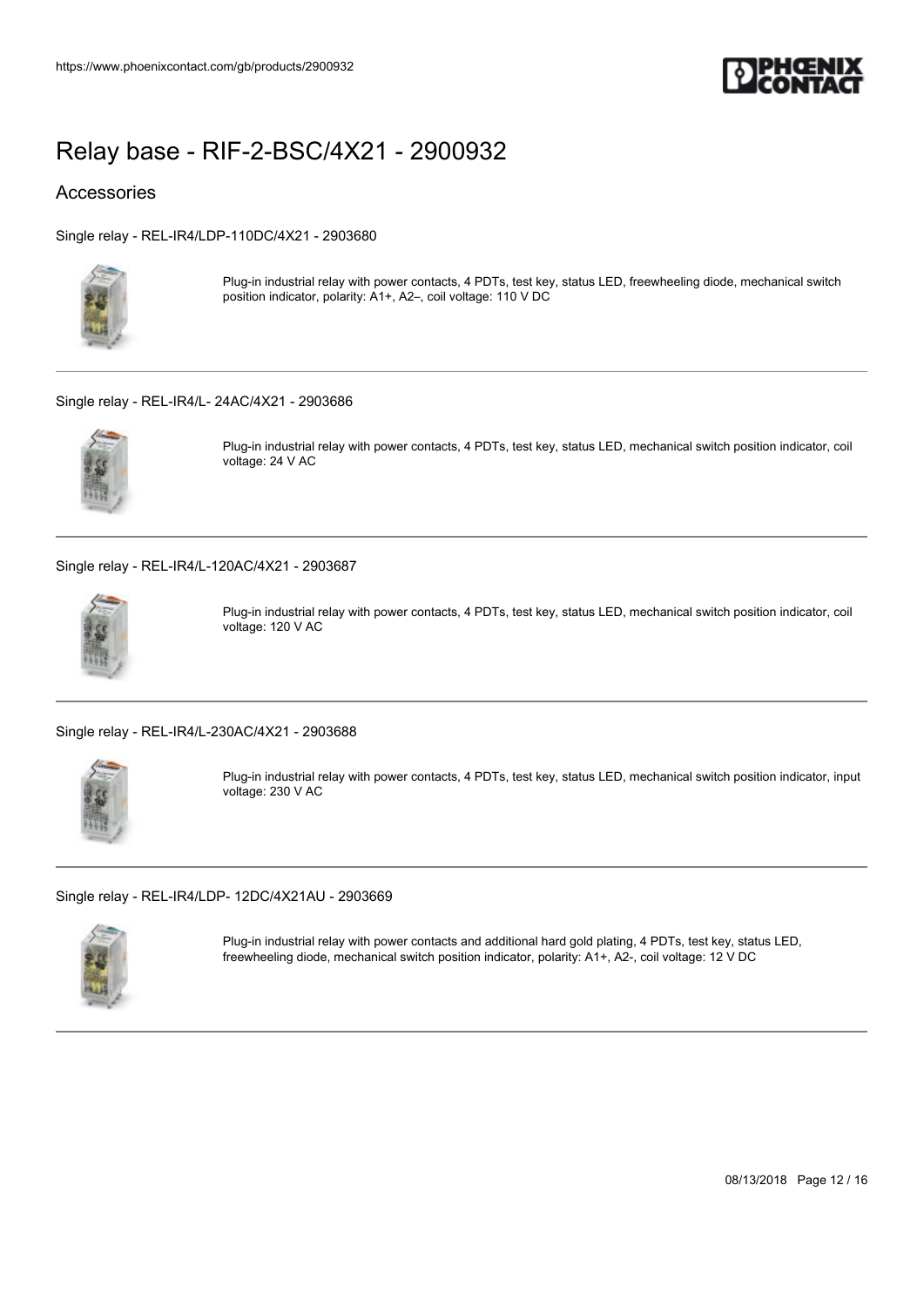

## Accessories

[Single relay - REL-IR4/LDP- 24DC/4X21AU - 2903670](https://www.phoenixcontact.com/gb/products/2903670)



Plug-in industrial relay with power contacts and additional hard gold plating, 4 PDTs, test key, status LED, freewheeling diode, mechanical switch position indicator, polarity: A1+, A2-, coil voltage: 24 V DC

### [Single relay - REL-IR4/LDP- 48DC/4X21AU - 2903671](https://www.phoenixcontact.com/gb/products/2903671)



Plug-in industrial relay with power contacts and additional hard gold plating, 4 PDTs, test key, status LED, freewheeling diode, mechanical switch position indicator, polarity: A1+, A2-, coil voltage: 48 V DC

[Single relay - REL-IR4/LDP- 60DC/4X21AU - 2903672](https://www.phoenixcontact.com/gb/products/2903672)



Plug-in industrial relay with power contacts and additional hard gold plating, 4 PDTs, test key, status LED, freewheeling diode, mechanical switch position indicator, polarity: A1+, A2-, coil voltage: 60 V DC

[Single relay - REL-IR4/LDP-110DC/4X21AU - 2903673](https://www.phoenixcontact.com/gb/products/2903673)



Plug-in industrial relay with power contacts and additional hard gold plating, 4 PDTs, test key, status LED, freewheeling diode, mechanical switch position indicator, polarity: A1+, A2-, coil voltage: 110 V DC

[Single relay - REL-IR4/L- 24AC/4X21AU - 2903683](https://www.phoenixcontact.com/gb/products/2903683)



Plug-in industrial relay with power contacts and additional hard gold plating, 4 PDTs, test button, status LED, mechanical switch setting display, coil voltage: 24 V AC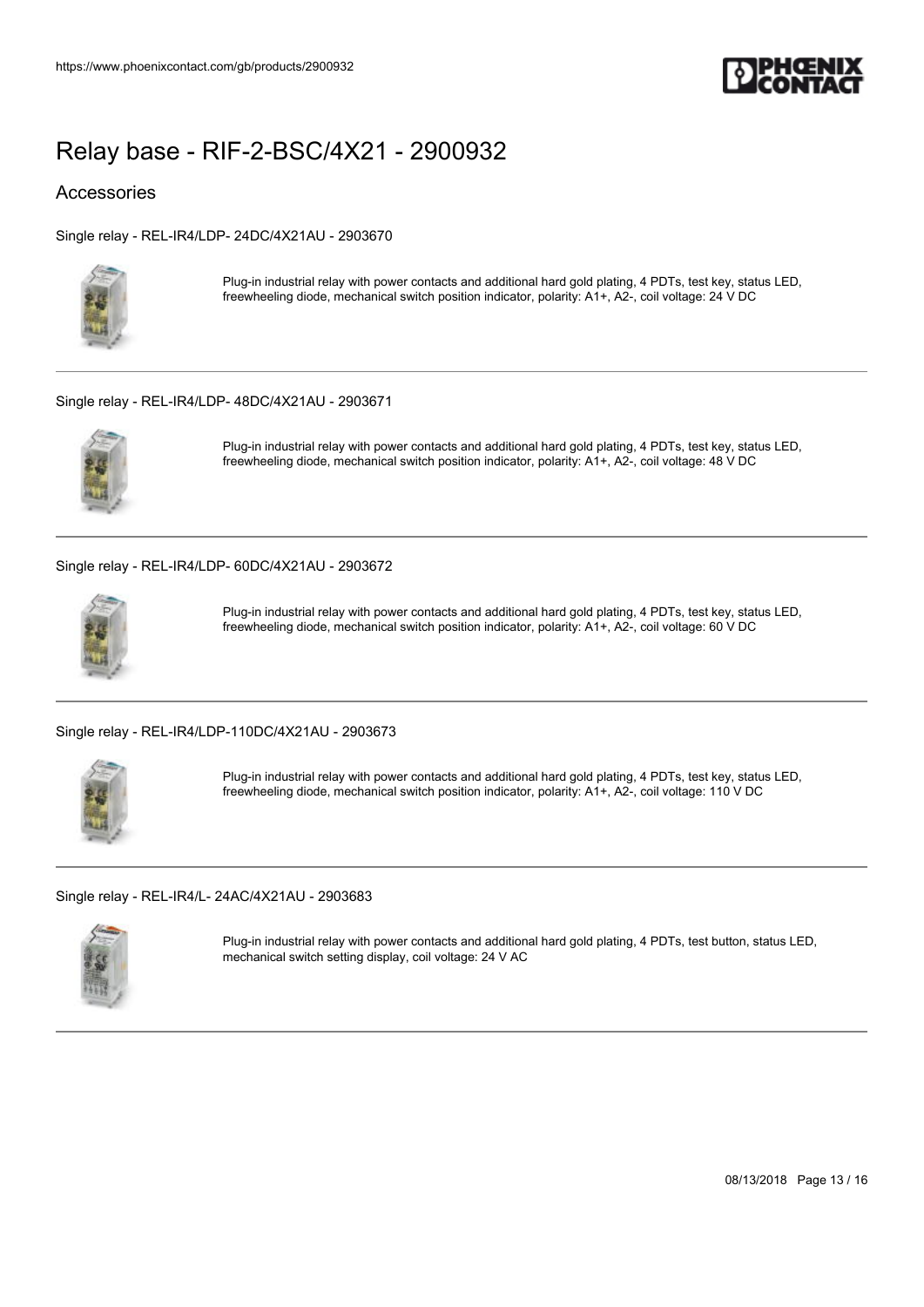

## Accessories

[Single relay - REL-IR4/L-120AC/4X21AU - 2903684](https://www.phoenixcontact.com/gb/products/2903684)



Plug-in industrial relay with power contacts and additional hard gold plating, 4 PDTs, test button, status LED, mechanical switch setting display, coil voltage: 120 V AC

### [Single relay - REL-IR4/L-230AC/4X21AU - 2903685](https://www.phoenixcontact.com/gb/products/2903685)



Plug-in industrial relay with power contacts and additional hard gold plating, 4 PDTs, test button, status LED, mechanical switch setting display, coil voltage: 230 V AC

[Single relay - REL-IR2/24DC/2X21 - 2907051](https://www.phoenixcontact.com/gb/products/2907051)



Plug-in industrial relay with power contacts, 2 changeover contacts, test key, mechanical switch position indicator, polarity: bipolar, input voltage: 24 V DC

[Single relay - REL-IR2/100AC/2X21 - 2907052](https://www.phoenixcontact.com/gb/products/2907052)



Plug-in industrial relay with power contacts, 2 changeover contacts, test key, mechanical switch position indicator, polarity: bipolar, input voltage: 100 V AC

[Single relay - REL-IR2/200AC/2X21 - 2907053](https://www.phoenixcontact.com/gb/products/2907053)



Plug-in industrial relay with power contacts, 2 changeover contacts, test key, mechanical switch position indicator, polarity: bipolar, input voltage: 200 V AC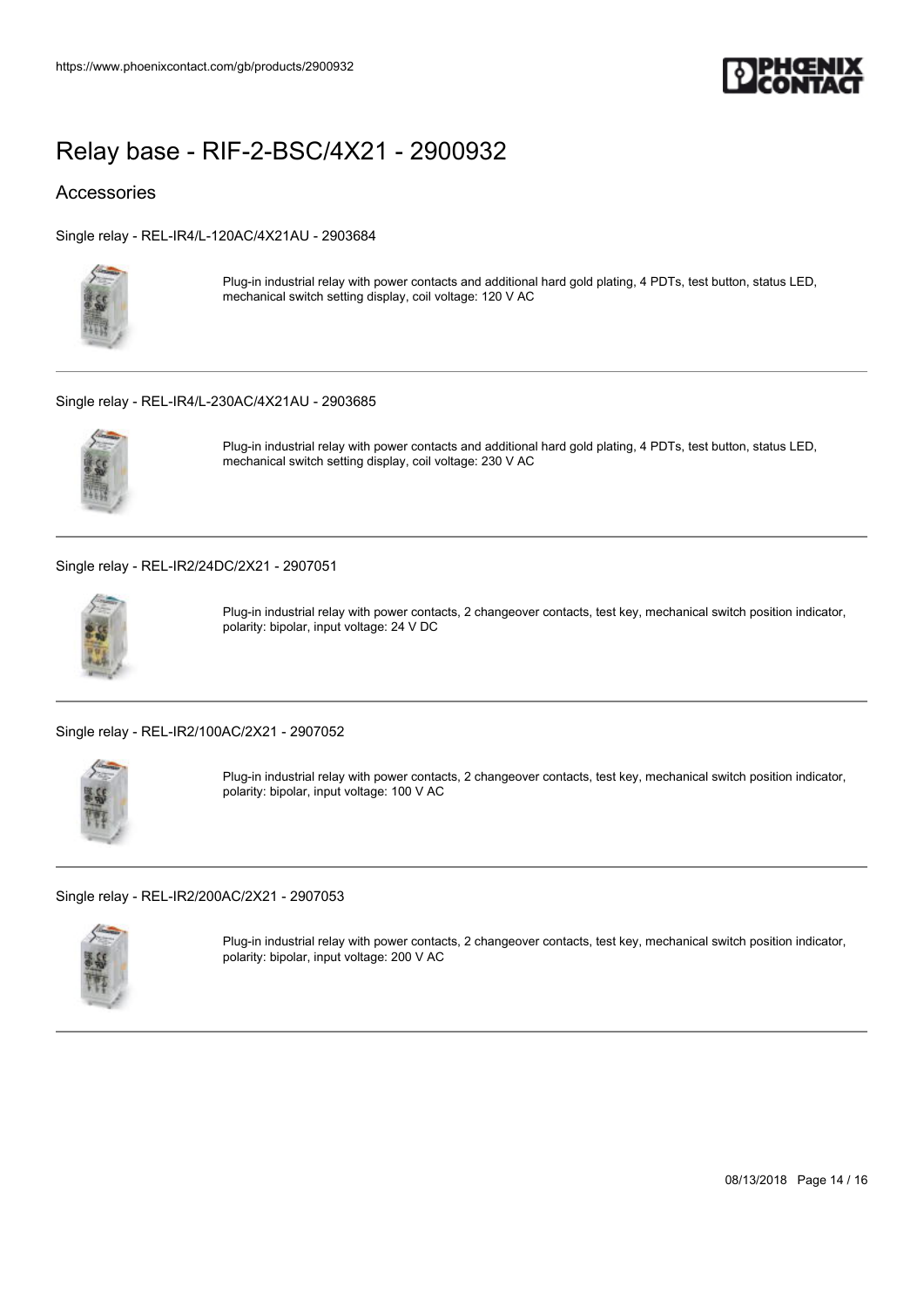

## Accessories

[Single relay - REL-IR4/24DC/4X21 - 2907054](https://www.phoenixcontact.com/gb/products/2907054)



Plug-in industrial relay with power contacts, 4 changeover contacts, test key, mechanical switch position indicator, polarity: bipolar, input voltage: 24 V DC

### [Single relay - REL-IR4/100AC/4X21 - 2907055](https://www.phoenixcontact.com/gb/products/2907055)



Plug-in industrial relay with power contacts, 4 changeover contacts, test key, mechanical switch position indicator, polarity: bipolar, input voltage: 100 V AC

[Single relay - REL-IR4/200AC/4X21 - 2907056](https://www.phoenixcontact.com/gb/products/2907056)



Plug-in industrial relay with power contacts, 4 changeover contacts, test key, mechanical switch position indicator, polarity: bipolar, input voltage: 200 V AC

### Terminal marking

[Zack marker strip - ZB 5 :UNBEDRUCKT - 1050004](https://www.phoenixcontact.com/gb/products/1050004)



Zack marker strip, Strip, white, unlabeled, can be labeled with: CMS-P1-PLOTTER, PLOTMARK, mounting type: snap into tall marker groove, for terminal block width: 5.2 mm, lettering field size: 5.1 x 10.5 mm

[Zack marker strip - ZB 15:UNBEDRUCKT - 0811972](https://www.phoenixcontact.com/gb/products/0811972)



Zack marker strip, Strip, white, unlabeled, can be labeled with: CMS-P1-PLOTTER, PLOTMARK, mounting type: snap into tall marker groove, for terminal block width: 15.2 mm, lettering field size: 10.5 x 15.1 mm